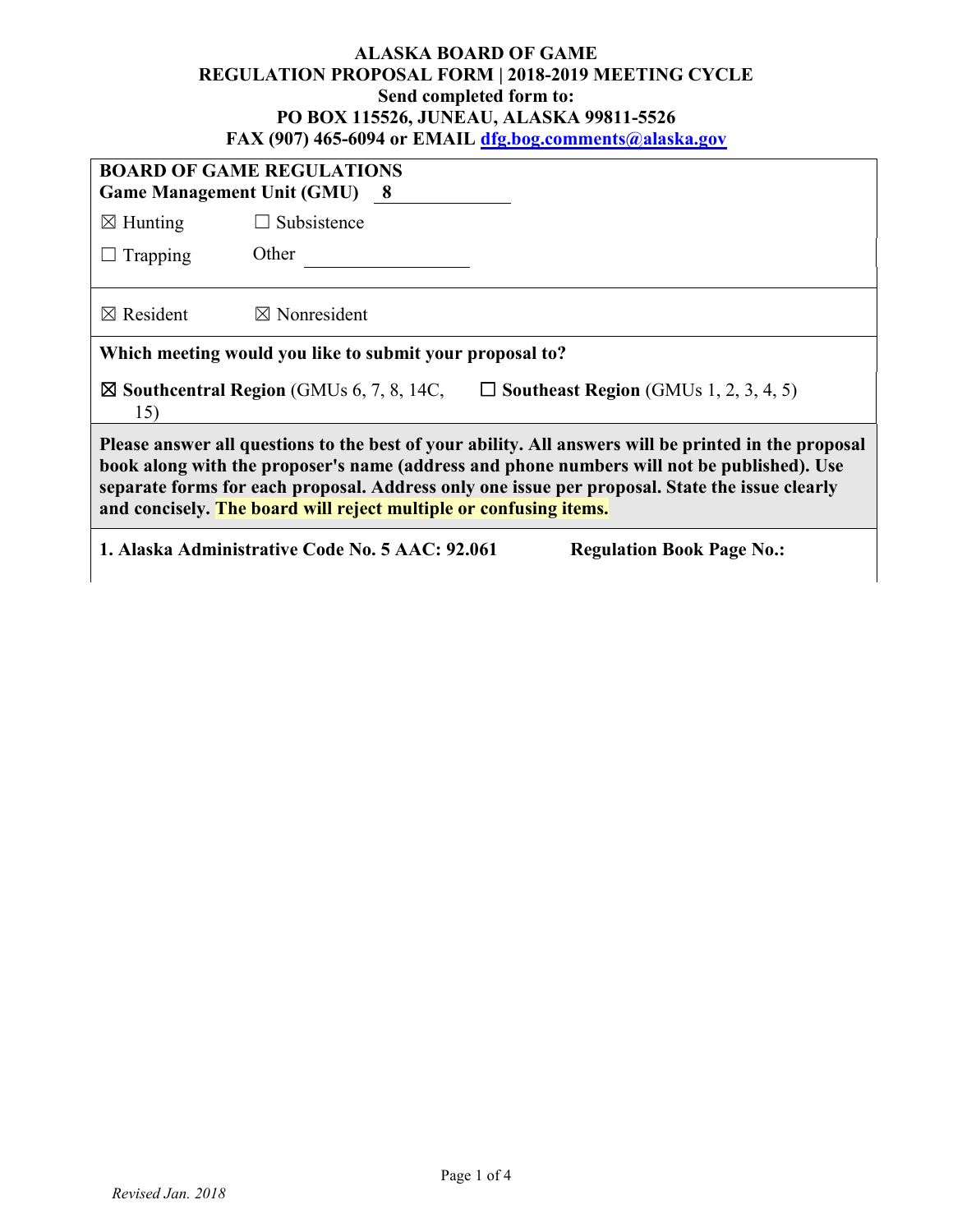### **2. What is the issue you would like the board to address and why?**

### **Under-subscribed Kodiak brown bear permits after draw hunt application period**

According to the 2017 draw permit supplement and results, z**ero** applications were received for the fall DB 108, 110, 111, 114, 115, 119, and 122-125 draw permit hunts. That is 18 opportunities not applied for.

For the spring 2018 Kodiak brown bear draw hunt, **zero** applications were received for the DB 138, 140, 141, 143, 144, 145, 149, and 155 hunts. Many other hunts were not fully subscribed and there were over 30 hunt opportunities not applied for.

There are similar results for previous years.

Those same spring and fall permits in the resident pool of tags are highly sought after, fully subscribed, and on average have less than 3% chance of being drawn.

In researching this issue, and talking with ADFG staff on Kodiak, we were informed that most of the above hunts that were not applied for during the draw application period were actually hunted, but the Department was unable to tell us how many, or which ones, were hunted or not. This caused us to further question what was going on with these nonresident guided-only draw permit hunts.

Kodiak Island is unique in that two-thirds of the island is within the Kodiak National Wildlife Refuge (NWR) where guides have exclusive hunt concession areas that are tied to individual permits. See map below of exclusive guide use areas within Kodiak NWR:

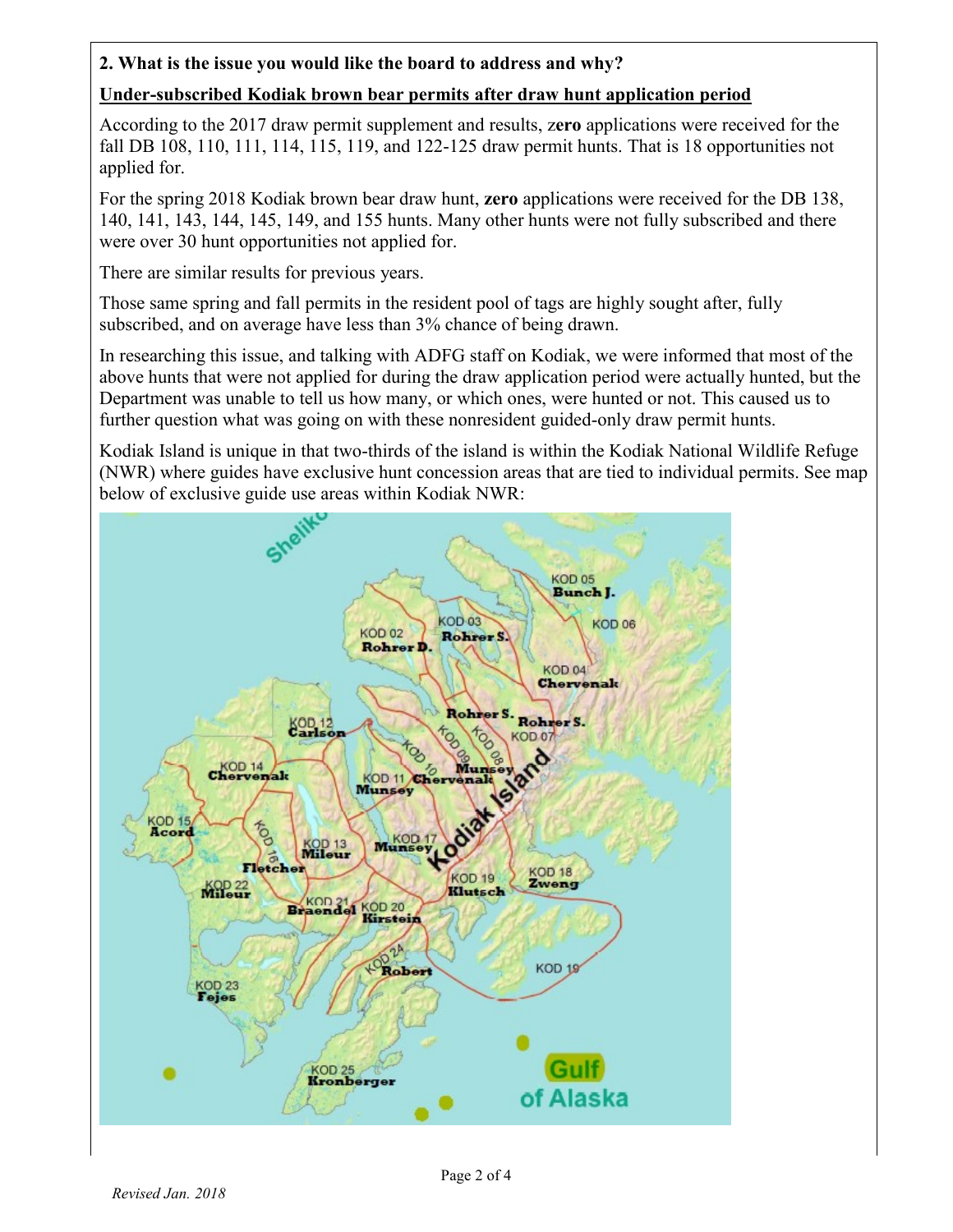A nonresident hunter wishing to apply, for example, for the DB 122 Uganik Bay permit, can only hunt with the contracting guide who holds the exclusive concession in that area. A signed guide-client agreement is required at the time of application. This allows the guide to essentially pick and choose which nonresident hunter he or she will accept as a client within the draw permit process.

But because of the way the regulation (5AAC 92.061(a)(4)(A-D) is written, guides don't need to submit applicants for the draw, and nonresidents with signed guide-client agreements don't need to submit applications for the draw either. The entire draw permit system can be circumvented using the registration process outlined in the regulation if no applications are received during the draw application period.

Guides with exclusive concessions on Kodiak NWR are essentially being given exclusive permits to pick and choose who gets to hunt, or if they don't want those permits hunted at all. Guides can decide not to utilize a permit, whether or not a client should fill out paperwork and pay the fee to submit a draw permit application, or just show up with a signed guide-client agreement and get a registration permit from ADFG for the same DB 100 series draw permit they never applied for in the first place. For the nonresident hunter, it really isn't a draw permit lottery at all, as it is with the resident pool of tags.

Beyond those issues, the public (and ADFG) has no real idea how many hunts are truly undersubscribed and not hunted.

The draw permit process should not allow for this to happen. It's one thing in regulation – 5AAC  $92.061(a)(4)(B)$  — to allow for an alternate list should a permit winner cancel the hunt.

5AAC 92.061(a)(4)(D) states that: "if a guided nonresident drawing permit is available, but the alternate list is exhausted, the permit becomes available, by registration at the Kodiak ADF&G office, to the first applicant furnishing proof that the applicant will be accompanied by a guide."

This is the part of the regulation that is apparently being misused. There never was an alternate list because the guide and/or his or her client decided they didn't need to put in for the draw permit to begin with.

This flawed draw permit process for nonresidents should stop. These are highly coveted hunts, and nonresidents should go through a real draw permit lottery process just like residents. If there are zero applications during the draw permit application process for any permit, or a hunt went undersubscribed, those permits should be transferred to the resident pool of tags.

# **3. What solution do you recommend? In other words, if the board adopted your solution, what would the new regulation say? (Please provide draft regulatory language, if possible.)**

# **Amend 5AAC 92.061(a)(3) to read:**

(3) the department shall enter, in a guided nonresident drawing, each complete application from a nonresident who will be accompanied by a guide**; if no applications are received for any available permit by the application deadline that permit or permits will be transferred to the resident pool of available permits and be awarded using the same draw permit algorithm to a resident applicant who applied for the same permit area and season;** the department may enter an application and issue a drawing permit for the general hunt only to a successful nonresident applicant who presents proof at the time of application that the applicant will be accompanied by a guide, as required under AS 16.05.407 or 16.05.408;